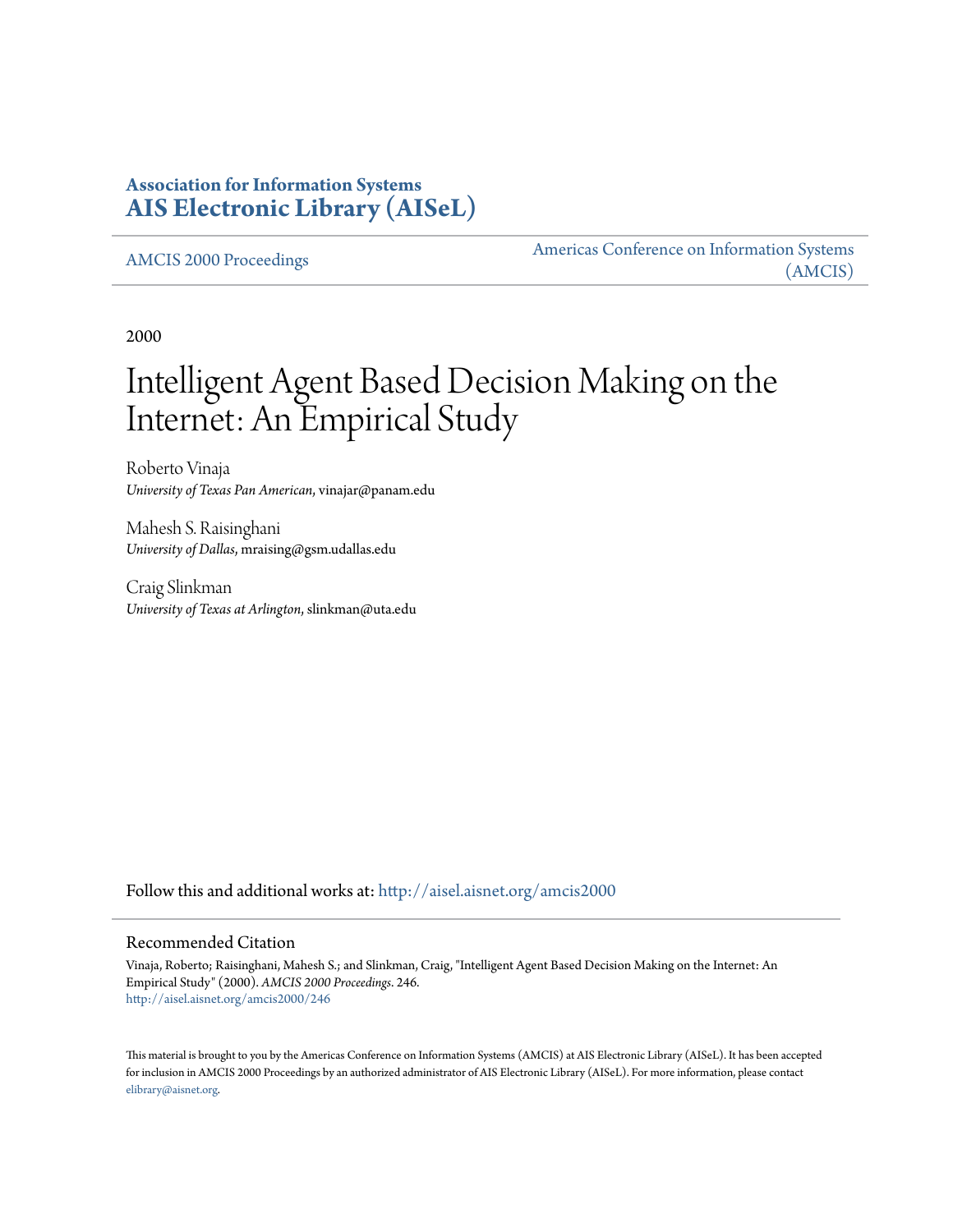# **Intelligent Agent Based Decision Making On The Internet: An Empirical Study**

Roberto Vinaja, Ph.D., University of Texas Pan American, vinajar@panam.edu Mahesh S. Raisinghani, Ph.D. (corresponding author), University of Dallas, Graduate School of Management, mraising@gsm.udallas.edu Craig Slinkman, Ph.D., University of Texas at Arlington, Department of Information Systems and Management Sciences, slinkman@uta.edu

#### **Abstract**

This exploratory experimental study was designed to explore whether the use of an intelligent agent for environmental scanning can assist a decision maker in international investment decisions. Subjects selected a country from a pair of countries, based on the analysis of the political, economic and financial dimensions. An experimental tool was developed and a laboratory experiment was conducted to examine how Information Delivery and Agent Facilitation may effect decision making processes and outcomes. Unrealistic high expectations promoted by computer trade magazines and software marketing literature may affect the implementation of Intranet/Internet systems and agent software. The results of this study demonstrate the potential lack of tangible performance improvement that may result even when expectations are high.

*Keywords:* Intelligent agents, decision quality, facilitation/level of technology support, experimental study, decision process/outcome.

#### **Introduction**

Currently, the Internet does not adequately address abstract activities such as information management, information representation, or other processing of information (Daig 1995; Lightner et. al. 1996). The volume of information has grown so much that it is almost impossible for a single human to keep up-to-date/make sense of it. The current, conventional search methods do not seem to be able to tackle these problems.

A solution for the problem is the use of intelligent software agents (Wooldridge and Jennings 1996). An agent can be defined as a software program that supports a user with the accomplishment of some task or activity. (Petrie, 1996). Agents can sort through a large volume of data and provide relevant information to the user. Agent technology offers an excellent means to release users of the Internet from lengthy and tedious tasks.

This research is an application of Internet agents in a business environment and is significant in several ways. First, it contributes to the body of research on Internet agents. Second, it is an innovative study of the use of an Internet agent for environmental scanning for international

investment decisions. Third, it is an innovative use of the Internet for business purposes. Finally it provides insights in the use of Internet based decision aids. This research is a step in a new direction for decision aids for environmental scanning which is relevant for computer scientists and international business experts alike.

The primary research question of this study is to determine if the use of an intelligent agent for environmental scanning assists a decision maker in international investment decisions.

#### *Scope of the Research*

This research is exploratory in nature. No claim is made that this experiment is exhaustive. The specific agent used in this study is an Internet browsing agent system that aids in finding information for the decision making process. Since the agent used in the experiment is a prototype, the focus is on demonstrating potential rather than creating a definitive Internet agent.

#### **Research Model And Hypotheses**

Figure 1: Research Model

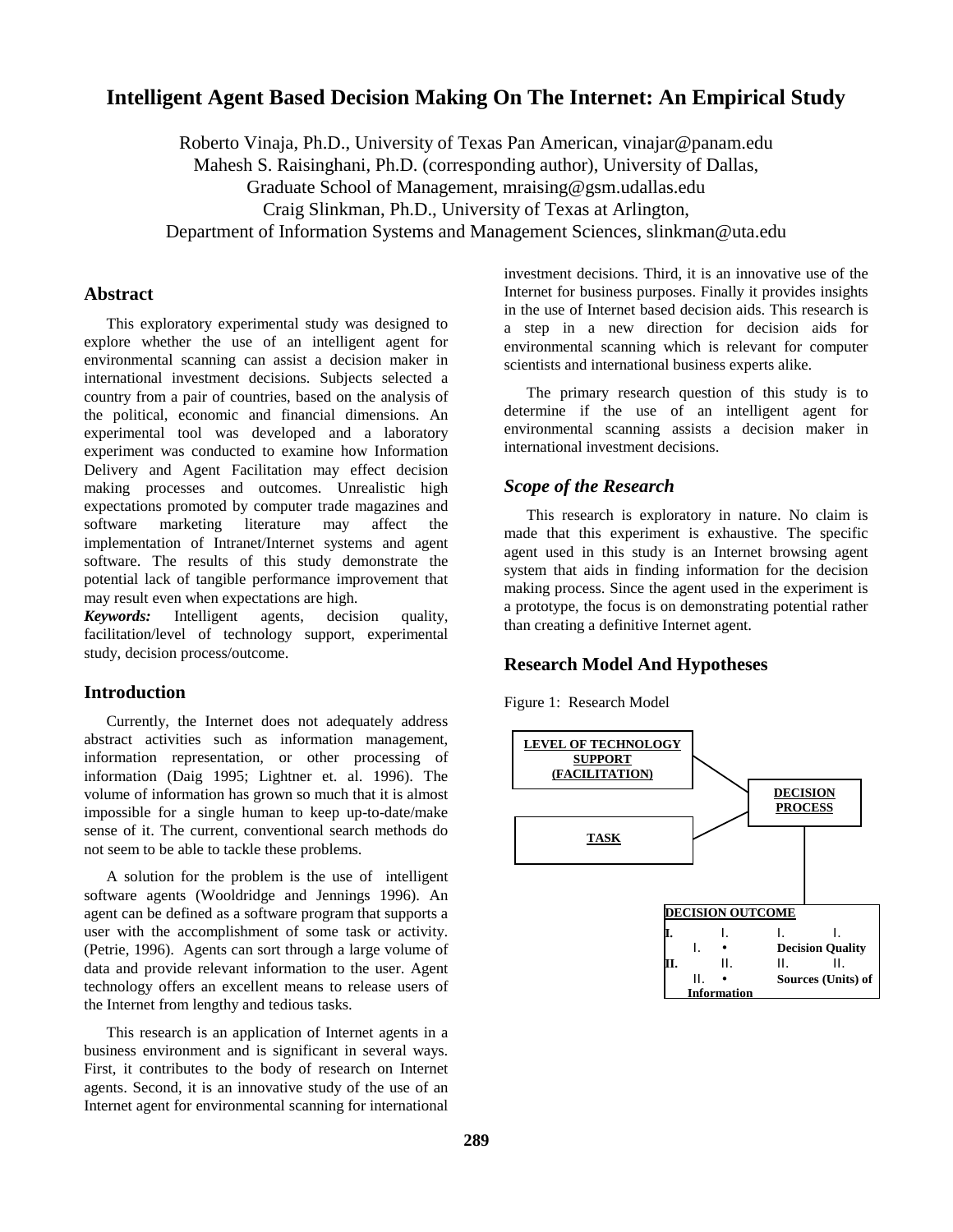#### *Control Variables*

It is important to determine whether the causal relationship between independent variables and dependent variables is due to a causal relationship or it is a product of uncontrolled variables. In order to avoid conflicting results, this study tried to measure and/or control factors that are known from previous research to influence decision performance such as user characteristics and demographic data. In this research, control over concomitant variables is important for a better understanding of the effects of the use of an agent on decision outcomes.

#### *Research Hypotheses*

*H1: Individuals with the Facilitation support of an Internet agent will produce a solution of higher Decision Quality than will individuals with no Facilitation support.* 

*H2: Individuals with the Facilitation support of an Internet agent will find a higher Percentage of Information than will* individuals *with no Facilitation support.* 

*H3: Individuals with the Facilitation support of an Internet agent will examine less reference sources than will individuals with no Facilitation support.* 

## **Research Methodology And Experimental Procedures**

This laboratory simulation experiment was conducted making use of a post-test-only control group design. This design, used frequently in educational and psychological research (Campbell and Stanley 1963), compares the effects of a treatment on post-test measures given to an experimental and control group of subjects. To compensate for the absence of a pretest in this design, the most appropriate assurance of the lack of bias between groups is the random assignment of subjects to treatments. The choice of the post-test-only control group design helps to minimize the effects of factors, which may affect the internal validity of the experiment.

Figure 2. Experimental Design



#### *Task Description*

This study uses a multi-attribute decision problem where all of the available alternatives are pre-defined and relevant information for each factor has to be collected from either the Internet or secondary sources in the library. The task used in this experiment involves the selection of an alternative from a set of pre-defined alternatives valued along several factors. Specifically the decision maker must choose a prospective country for further consideration for international investment. Every effort was made to avoid researcher-bias and subject's hypothesis guessing.

## *Possible Covariates*

The use of covariates is a means of increasing the measurement precision of treatment effects (independent variables) by removing other effects, which are not controlled by the experimental design. These effects should be correlated to the dependent variable are not affected by the treatments. Subjects completed a background questionnaire specifying their background and experience with the task and environment. Some other demographic variables that were gathered were: age, gender, work experience, academic background, business background, computer background, prior use of an agent, use of Internet, familiarity with the task, and so forth. The average age of subjects was calculated. These variables may provide some understanding of the subjects and may be useful for future research.

The responses to the questions regarding previous related experience were used to categorize subjects according to task experience. We also computed the number of students with previous international business experience and those with none. The level of previous related task experience may also be used as a covariate in the statistical analysis to determine if it impacts any of the dependent variables.

# *Data Collection and Characteristics of Subjects*

At the initial stage of the experiment several data items were gathered. For those in the two computer treatments, a computer log of the session was used to collect data. The subjects were undergraduate business school students in a large public university. Students at this level are taking courses that provide an introductory knowledge of computer concepts and several courses that cover basic concepts of management, marketing, finance and economics from an international perspective. In order to minimize the noise introduced by the diversity of skills and experiences of the subjects, students were randomly assigned to each one of the four treatment in a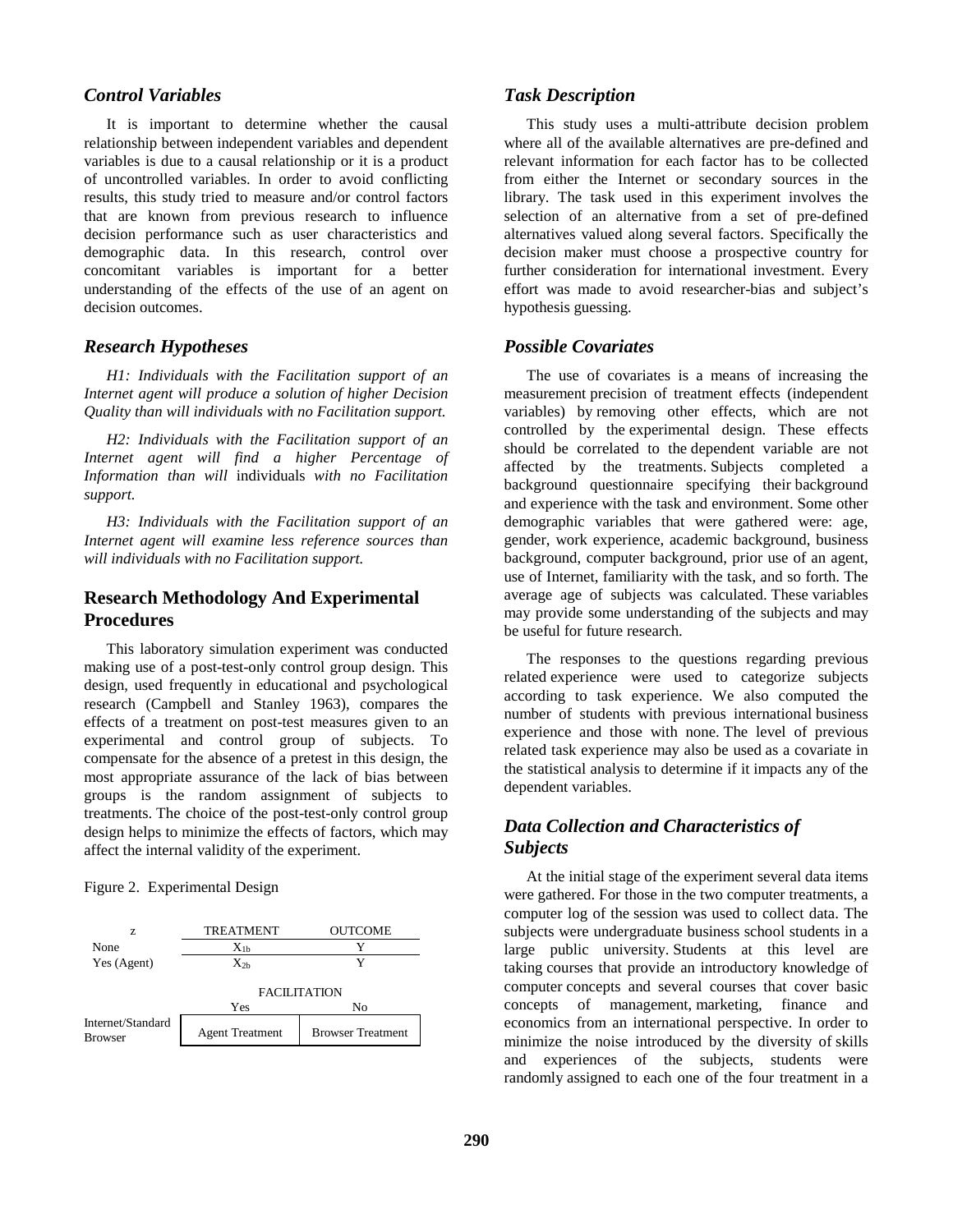double-blind fashion. The task was to select a country for further consideration for international investment.

## *Experimental Setting*

The Internet treatments took place in computer labs with over 24 identical personal computers with Internet access, and a Netscape browser. The intelligent agent software selected for this experiment was AgentSoft, which allowed the addition of JavaScript modules. Based on the feedback of the pilot test participants and the recommendations from the dissertation committee members, several changes were done to the agent to provide an easier and more efficient support to the participants and to improve the controls over the experiment.

Following each subject's training and the review of the task experimental materials and tutorials describing the use of the browser and/or agent (if applicable) and country rating concepts, s/he made a country selection using the resources available in the treatment. The subjects were told that they had 60 minutes to complete the task.. After computing the scores the subjects were asked to write a brief memo describing their selection to add some "realism" to the experiment, and to encourage students to take the task more seriously.

## **Results**

#### *Demographic Analysis*

Table 1 presents a summary of the demographic characteristics of the subjects in this study.

|                                                         | Agent   | <b>Browser</b> |
|---------------------------------------------------------|---------|----------------|
| Number of participants                                  | 35      | 35             |
| Age                                                     | 23.6857 | 22.1714        |
| <b>GPA</b>                                              | 2.995   | 2.9645         |
| How computer literate are you?<br>$(1-7 \text{ scale})$ | 5       | 5.0857         |
| How comfortable are you with<br>computers?(1-7 scale)   | 5.3714  | 5.4            |
| How many computer related<br>courses?                   | 1.5882  | 2.0571         |
| How many years of Windows<br>experience?                | 3.7143  | 3.4857         |

Table 1. Selected Demographics by Treatment

The preliminary analysis of the data showed that the assumption of homogeneity of variance was valid for all variables but the assumption of normality was violated. Thus ANOVA was used for further analysis. Table 2 summarizes the results.

#### Table 2. Summary of Results

|                | ** p-value significant at alpha = $0.05$            | p-value   |
|----------------|-----------------------------------------------------|-----------|
| H1             | Under conditions of Internet Information Delivery,  | .0916     |
|                | individuals with the Facilitation support of an     |           |
|                | Internet agent will produce a solution of higher    |           |
|                | Decision Quality than will individuals with no      |           |
|                | Facilitation support.                               |           |
| H2             | Under conditions of Internet Information Delivery,  | .08345    |
|                | individuals with the Facilitation support of an     |           |
|                | Internet agent will find a higher Percentage of     |           |
|                | Information than will individuals with<br>no        |           |
|                | Facilitation support.                               |           |
| H <sub>3</sub> | Under conditions of Internet Information Delivery,  | $.0000**$ |
|                | individuals with the Facilitation support of an     |           |
|                | Internet agent will examine less reference sources  |           |
|                | than will individuals with no Facilitation support. |           |

#### **Discussion And Conclusions**

*H1:* Individuals *with the Facilitation support of an Internet agent will produce a solution of higher Decision Quality than will individuals with no Facilitation support.* 

Although the sample means in this study indicate that given Internet Delivery, individuals with agent Facilitation had more accurate scores that those not using the agent, the statistical analysis did not provide sufficient evidence to conclude that Facilitation support of an Internet agent will produce a solution of higher Decision Quality. A possible explanation is that in addition to information availability, there are some other subjective factors involved in assigning a country risk score. It involves, not only finding relevant information, but analyzing this information, and assigning a score. The average score deviation for all treatments was 1.1. This level of accuracy is highly acceptable, given the fact that our subject pool was limited to university students. These scores are highly comparable, considering the fact that risk analysts are experts in political and economic information analysis, and they base their decision in current proprietary and privileged information from the countries they analyze. The comparable level of accuracy of the score suggests that the task was appropriate and had some level of realism.

*H2: Individuals with the Facilitation support of an Internet agent will find a higher Percentage of Information than will individuals with no Facilitation support.* 

Individuals with agent Facilitation found on average more information than those without the agent. However, there was not enough statistical evidence to conclude that under conditions of Internet Information Delivery, individuals with the Facilitation support of an Internet agent will find a higher Percentage of Information than will individuals with no Facilitation support.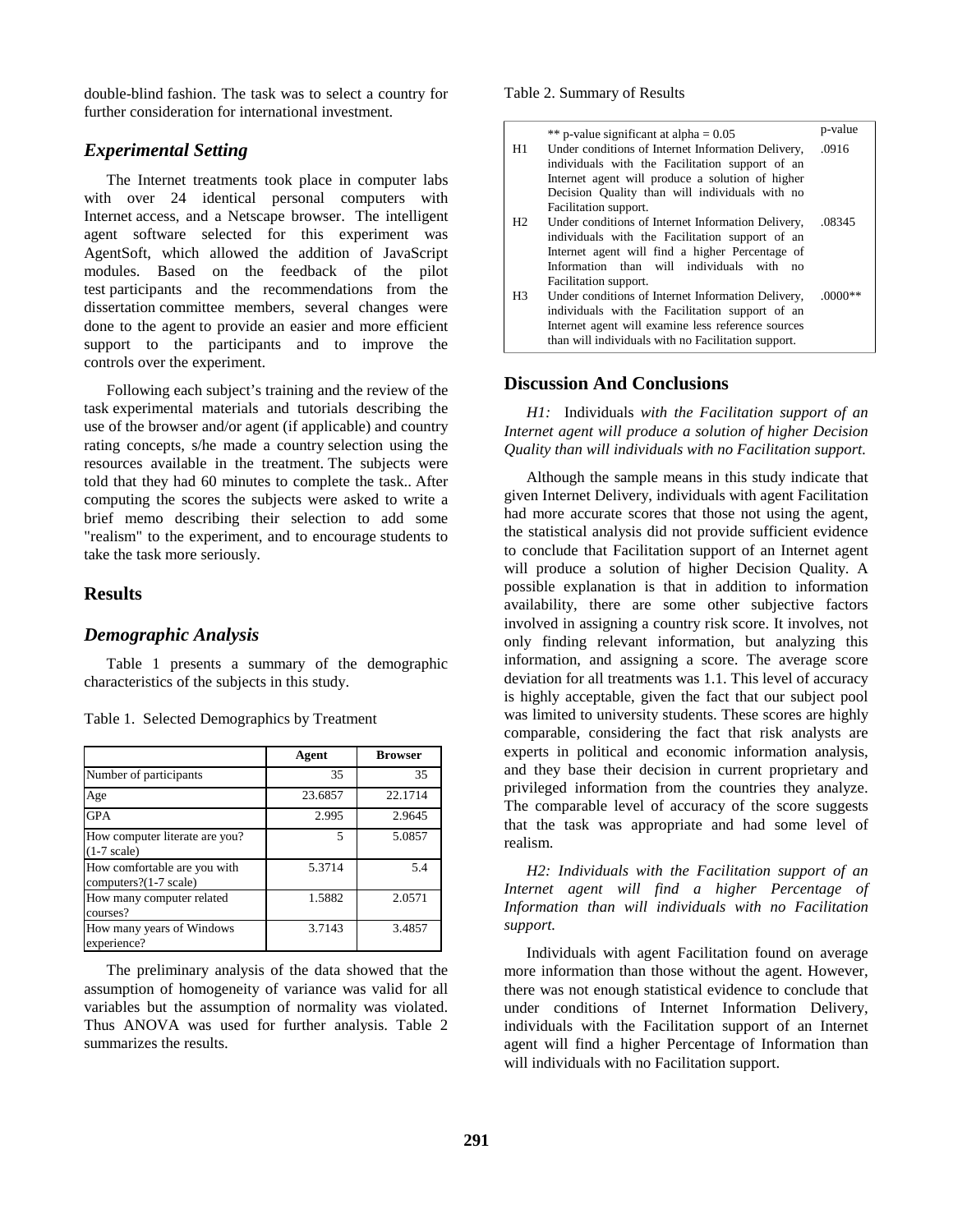*H3: Individuals with the Facilitation support of an Internet agent will* examine *less reference sources than will individuals with no Facilitation support.* 

Individuals with Agent Facilitation referenced a lower average number of web pages than individuals without agent Facilitation. There is a significant difference in the number of sources referenced. The only variable that had a dramatic difference was the number of sources visited. Agent-facilitated individuals consulted significantly more references that those without Facilitation. Agent-aided subjects visited, on average, less web pages (30.4) than those with no Facilitation (59). Sources of information are counted as unique web pages, that is, a web page is counted once, regardless of the number of times the same page was visited. This criteria was used to avoid that frequently visited web pages inflate the total count. For instance, a subject may go back to a search engine home page several times to conduct a new search, or subjects in the treatment may go back to the agent's home page. This result was expected and after analyzing the Netscape history files it was noted that subjects without agent Facilitation had to navigate through the results provided by search engines to discriminate which information was relevant. They also performed repeated searches from the same search engine home page. It was expected that the use of an agent would allow the decision maker to examine more pieces of information, and rapidly scan through those relevant to the problem at hand, and thus reducing the number of times the same piece of information is re-examined. With respect to the total number of units, if the number of items referenced is lower, it may be explained by the fact that the use of an intelligent browser directs the subject straight onward to the most relevant information, instead of wandering around examining irrelevant information.

This finding is important because, even though the subjects using the agent visited fewer web sites, their performance results did not reflect this saved effort. The agent provided relevant information at their fingertips and just visited the web sites provided by the agent while subjects with no agent Facilitation had to visit double the number of web sites to find equivalent information. Our assumption was that if subjects had to spend less time searching for information, they would have more time to analyze the available information; therefore, the quality of the solution would be better. However, it is surprising that, although those using the agent did not spend as much time looking for the information as the time spent reading and analyzing the information, this was not reflected in the performance variables. Both treatment groups completed about the same percentage of the task and the accuracy of the scores was comparable. Further research is necessary to determine why the effects on performance were not demonstrated.

Those individuals in the agent treatment tended to visit only those web sites suggested by the agent and did not browse beyond although they were told several times that the agent links were only a starting point, and they were encouraged to follow these links and go beyond the listed web sites. Subjects were satisfied after obtaining the results from the agent and were not willing to put any additional effort. The agent helps people find and focus on the most relevant information. People need some kind of filter, and if subjects did not browse beyond, it is because the agent is providing relevant results.

This finding is important because even though the subjects using the agent visited fewer web sites, their performance levels were not significantly better. The agent effect can be seen in terms of efficiency: individuals found the same amount of information (percentage of items) consulting fewer sources (less effort).

Another possible explanation for the fact that subjects did not browse beyond the hyperlinks provided by the agent provided may be the artificiality of the setting. Subjects reasoned "the agent is conducting the information search, if the agent is 'intelligent', and the agent report contains relevant links, why should I browse beyond? Simon's (1969) satisficing theory may be a plausible explanation for this attitude. He asserted that due to the limited information processing capacity of the individual it is impossible to make truly rational (i.e., utility maximizing) decisions in all but the most simplistic environments. Simon suggests that when an acceptable solution to a problem is found, the search for alternative solutions is stopped, and the solution is adopted although it may not be the optimal solution. Thus, subjects obtained the results from the agent and were "satisfied" with the information provided and did not consider it necessary to spend more effort in searching for more information. Additional research is required to more fully investigate how browsing behavior is influenced by Internet agents. Future research needs to focus on the goal of helping companies understand the design, development and implementation of agent technologies in the new millennium.

# **Implications of This Study**

Greater understanding of the use of agents and the Internet for information gathering and decision making can provide valuable information to software developers and implementers. From a research perspective, there are two arguments for the study's justification. First, research on Internet agents in the Information Systems literature is almost nonexistent. Additionally, the research that has been conducted in Computer Science is more technical in nature.

It has been proposed that Internet Delivery is a proven way to improve information deployment and knowledge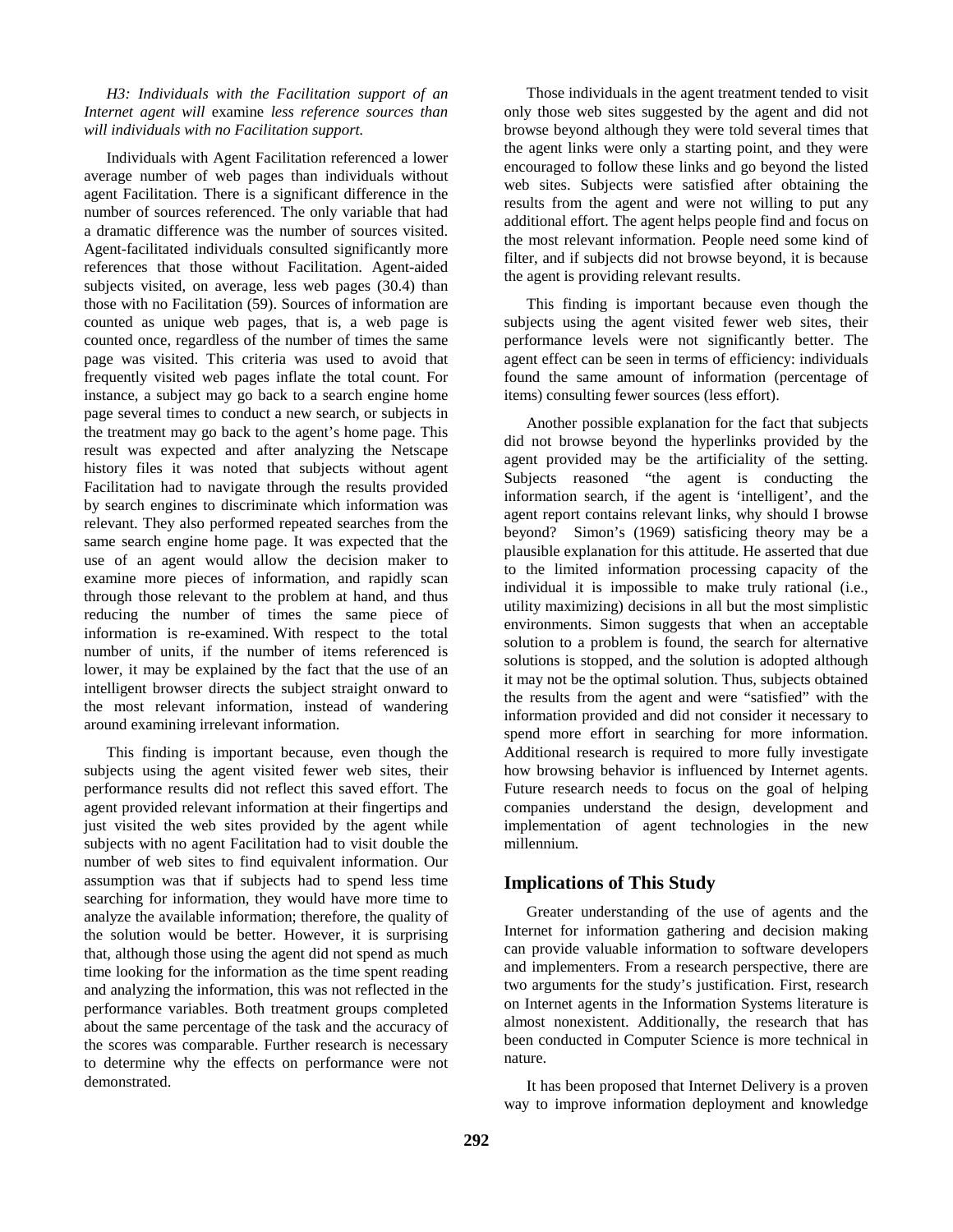sharing in organizations. However, more understanding is needed of the effects of Information Delivery in decision making and how Information Delivery is influenced by other variables. Many companies have implemented Intranet sites after high economic investments expecting improved information deployment and ultimately better decision making. However, developers and implementers should take into account other issues in addition to the technical ones. It is important to train and educate employees and managers to take full advantage of Agent technologies. Managers read articles that promise increases in revenue and productivity by implementing agent technology and they want to implement the same technologies in their companies. However, they may have no clear vision of how agents can enhance existing processes or improve information deployment.

Unrealistic high expectations promoted by computer trade magazines and software marketing literature may affect the implementation of Intranet/Internet systems and agent software. The results of this study demonstrate the potential lack of tangible performance improvement that may result even when expectations are high.

Before implementing a new Internet technology, managers and users should be aware that a new technology does not guarantee improved productivity just by itself. In the present experiment, the implementation of an agent did not result in productivity improvements. If the agent effect did not exist in reality, then the implication is that implementing the most expensive or the more sophisticated Intranet system may not necessarily provide benefits reflected in improved productivity; in fact, a less costly system may provide the same productivity level. There are instances where systems may be implemented as easily, without using sophisticated agents. It is really important to carefully plan agents' implementation in order to truly increase productivity and reduce the risk of implementation failure.

# **Limitations of This Study**

Every research involves inevitable tradeoffs resulting in certain limitations. As in all research of this nature, the findings from this experiment are based on the software (browser and agent) and the task used in the experiment. The agent is task specific, and the result can not be generalized without caution. The results have a specific agent bias. Caution should be exercised when applying the findings to other situations.

# **Future Research**

The results from this study raise several issues that need to be addressed in future research. Although this study has not analyzed all aspects involved with Information Delivery and Facilitation, an attempt to study all of the aspects in one single study may only produce

unclear results. A program of research may be implemented after analyzing the results of this study. The review of avenues of future research identifies questions that have been prompted by this experiment and provides suggestions for future studies. Future research should examine these problems more carefully in a an effort to gain understanding on the effects of Information Delivery and Facilitation. Avenues for future research proceed in four directions. They include:

- 1. The replication of this experiment with other categories of agents.
- 2. The replication of this study implementing a different task type.
- 3. The replication of this experiment without a time limit restriction.
- 4. The replication of this study in a field setting.

Further research should also be undertaken that tests other agent categories. The agent used in this experiment was an information retrieval agent, and it was not "intelligent" since it was not based on Artificial Intelligence techniques. Future experiments may use an agent that is truly intelligent, or may test other categories of agents such as mobile agents, electronic commerce agents, and so forth.

Another study that may further explain the relative usefulness of different agents could involve a withinsubjects design. Each subject would use each one of the agents and rate the ease of use and usefulness of each system. The different characteristics of the agent systems could be determined and its effects evaluated.

Extensions of this research in the laboratory environment might involve the modification of the time limitations. A total of 60 minutes was given to subjects to search for information. It would be interesting to conduct an experiment with no time constraints for the search stage. The lack of significant differences in performance may be attributed to the fact that the time was artificially constrained to 60 minutes and this limitation did not allow for the effects to make a difference. For example, in medical research, studies look at only five years when considering survival rates; by limiting the time frame, studies overlook any effects after the time frame.

Given the length of time permitted, one may question if the observed differences would persist over time or if they are transitory reactions to the experimental setting. Further studies should consider the following question: In a real environment, would users of an agent develop more skills and perform even better than users of a standard browser? To investigate this question, future research may be used to evaluate the duration of the effects in a longitudinal study and observe if variables behave differently across time. It would be interesting to conduct a longitudinal study in order to analyze how Decision Time evolves. It can be assumed that initially, users would